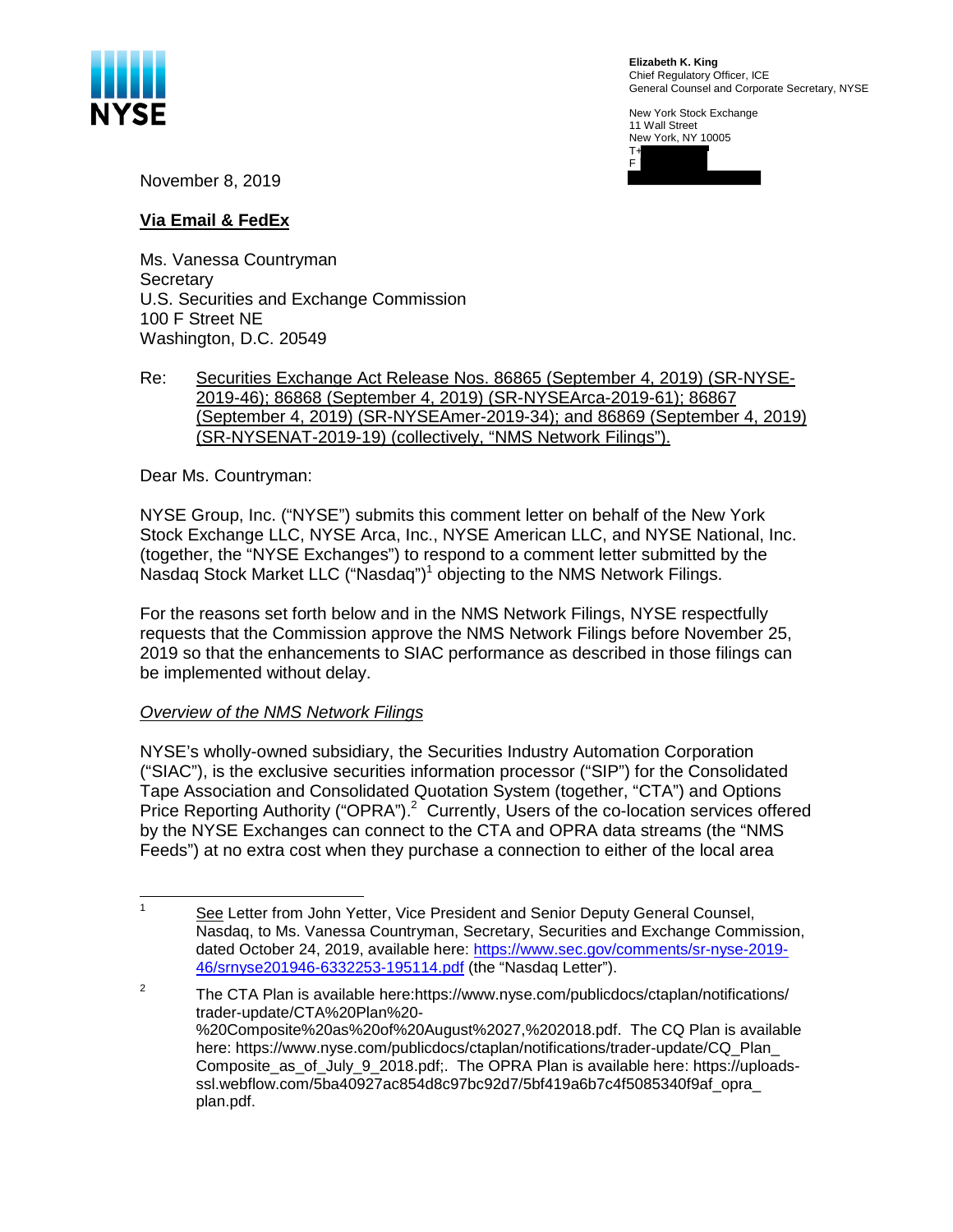networks in co-location.<sup>3</sup> The NMS Network Filings do not make any changes to the availability of this connectivity to the NMS Feeds for Users or the fees for this connectivity alternative<sup>4</sup> and all Users of this current connectivity alternative may, if they choose, continue to receive NMS Feeds in this manner. The NMS Network Filings propose another network to connect to NMS Feeds, but do not require any market participant to use this alternate network.

The NMS network has been designed to enhance the SIP by proposing to provide a dedicated, alternate, low-latency network to connect to the NMS Feeds in the Mahwah data center. As noted in the NMS Network Filings, NYSE anticipates that this network would have a one-way reduction in latency to access the NMS Feeds of over 140 microseconds as compared to the current connection options. The proposed NMS network is just one of the changes that NYSE is proposing to enhance SIAC's performance as the SIP.

As described in the NMS Network Filings, Users that already purchase either an LCN or IP network connection and use it to connect to the NMS Feeds would have the option to instead connect to the NMS Feeds via the NMS network connection at no additional cost, subject to limitations described in the NMS Network Filings.<sup>5</sup> A User would also be able to purchase an NMS network connection individually and would not need to also purchase an LCN or IP network connection. For example, a Hosting User without connectivity to the LCN or IP network could purchase individual NMS network connections and provide connectivity to the NMS Feeds to its Hosted Customers using such low-latency NMS network connections. The fees that a Hosting User would then charge its Hosted Customers for such connectivity are neither regulated nor transparent.

For over a year, NYSE has been discussing the proposed NMS network with the CTA Operating Committee, which is comprised of representatives of all Participants of the CTA (including Nasdaq), members of the CTA Advisory Committee, which is comprised of non-exchange representatives from the industry, and the OPRA Management Committee, which is comprised of representatives of all members of OPRA (including Nasdag).

At the February 2019 quarterly meetings of the CTA Operating Committee and OPRA Management Committee, NYSE sought and received approval from both the CTA Operating Committee and OPRA Management Committee to proceed with building the

 $3$  Capitalized terms in this letter have the same meaning as in the NMS Network Filing.

<sup>&</sup>lt;sup>4</sup> Because exchanges vigorously compete with other execution venues for both transaction and executions services and related market data products, NYSE believes that the fees an exchange charges to access its services are constrained by competition. Because SIAC, as an affiliated entity, is also the SIP, NYSE has leveraged those existing connections to provide connectivity to the SIP for that same fee. This has historically kept connectivity costs low for direct SIP data recipients, which benefits investors and the public.

 $5$  Specifically, as proposed, a User and its Affiliates together would be eligible for up to eight free connections to the NMS network if a User already purchases an LCN or IP network connection (each a "No Fee NMS Network Connection") and meets the additional requirements set forth in the NMS Network Filings.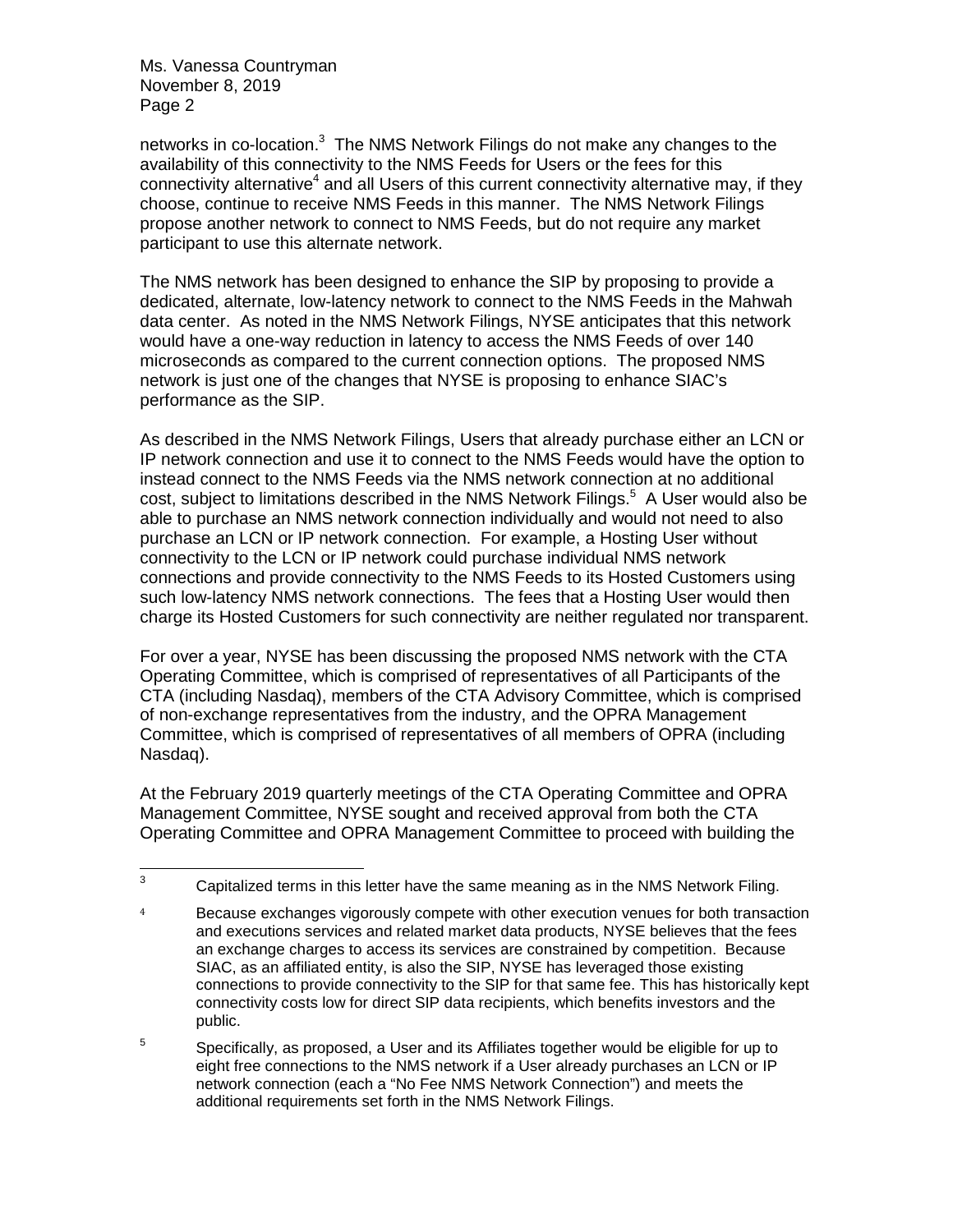NMS network. At that time, NYSE advised the Committees that it would fund the capital and operational expenses to build the NMS network and disclosed those costs, which are also described in the NMS Network Filings. NYSE also advised that it would not charge direct SIP data recipients for the NMS network if such customers already purchase connectivity to the NYSE and use such ports to connect to the NMS Feeds. NYSE further advised that it anticipated that the NMS network would be available in the fourth quarter of 2019. NYSE also shared the specific details of the NMS Network Filings with members of CTA's advisory committee. Based on the approval of the CTA Operating Committee and OPRA Management Committee, NYSE proceeded with the development efforts to build the NMS network, which included incurring nearly \$4 million in capital expenses.<sup>6</sup>

## *Summary of the Nasdaq Letter*

On October 24, 2019, one day before the Commission's first action date on the NMS Network Filings, Nasdaq submitted its comment letter. In its letter, Nasdaq argues that NYSE should expand its analysis to address what Nasdaq believes are anti-competitive effects of the proposal. First, Nasdaq claims that the proposal creates a burden on intermarket competition because the proposed pricing hinders potential providers from competing to serve as a SIP. Second, Nasdaq complains that Users would not be able to purchase the NMS network connection individually, and that this would also hinder competition. Finally, Nasdaq claims that the proposal burdens inter-market competition because other self-regulatory organizations are unable to include pricing for the NMS feeds together with pricing to connect to their trading venues.

# *The NMS Network Filings are Consistent with Section 6(b)(8) of the Exchange Act*

Section (6)(b)(8) of the Securities Exchange Act of 1934 ("Exchange Act")<sup>7</sup> provides that a rule of an exchange should not impose any burden on competition *that is not necessary or appropriate* in furtherance of the purposes of the Exchange Act. Accordingly, the applicable statutory standard contemplates that a proposed rule change can impose a burden on competition, but that such burden must be necessary or appropriate in furtherance of the purposes of the Exchange Act.

As set forth in detail in the NMS Network Filings, the NYSE Exchanges do not believe that the proposal is designed to address any competitive issues contemplated by the Exchange Act. Rather, the proposal would facilitate enhancements to how SIAC performs its functions as the exclusive SIP for CTA and OPRA by providing an alternate, dedicated, low-latency network for Users to connect to the NMS Feeds. Users can already purchase a port that provides connectivity to the NMS Feeds. The NMS Network Filings do not propose any changes to this type of connectivity to the NMS Feeds. The proposal would allow such Users to opt to use the NMS network in lieu of their existing connections to connect to the NMS Feeds, typically at no additional cost. The proposal would also permit a User to opt to purchase an NMS network connection

 $6$  Nasdag, in its role as a member of the CTA Operating Committee and OPRA Management Committee, did not raise objections to NYSE's proposal to fund and enhance SIAC performance at these meetings.

 $7$  15 U.S.C. 78f(b)(8).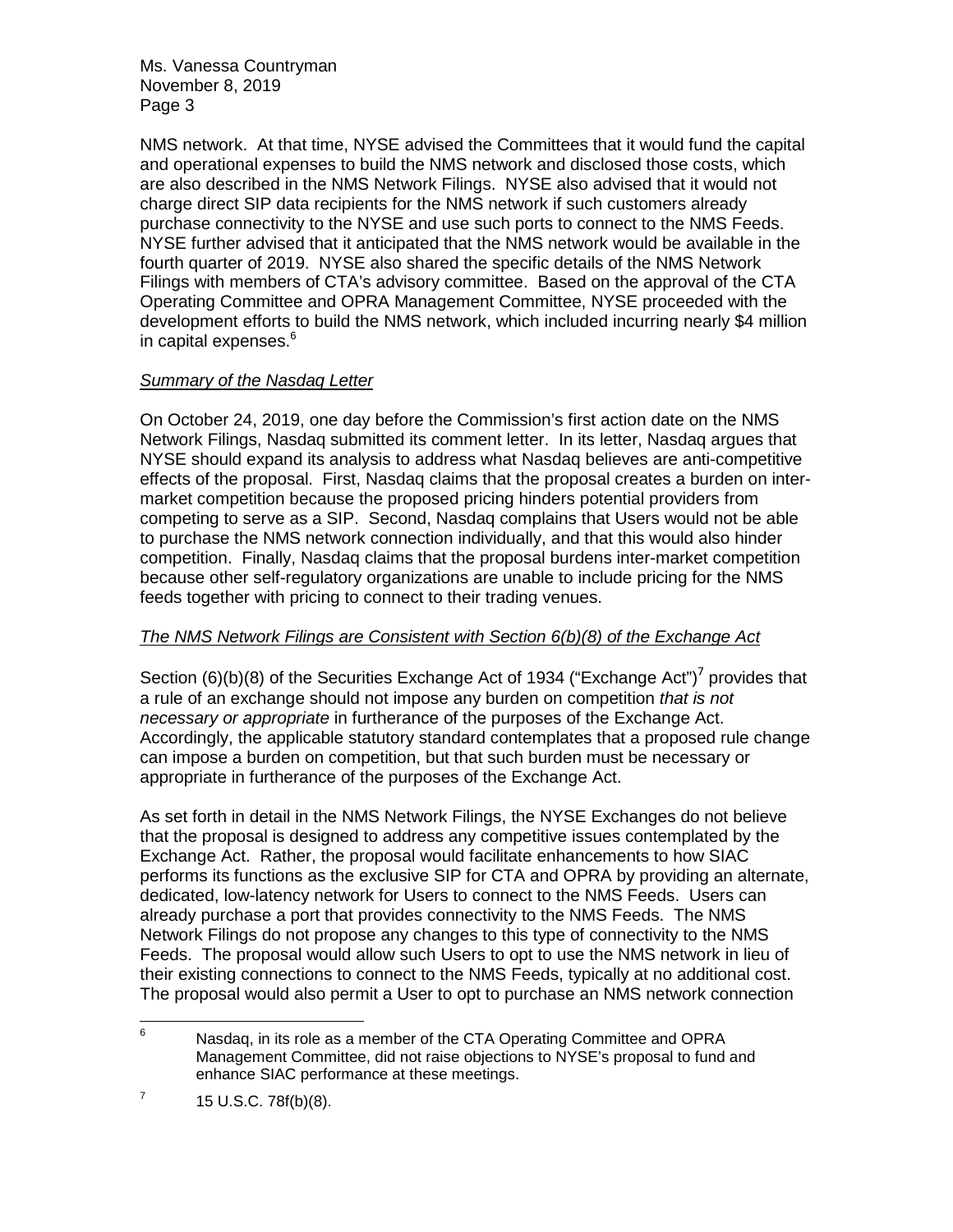directly. In either case, NYSE anticipates that the NMS network would deliver performance enhancements over current connection network paths by reducing one-way latency by over 140 microseconds. NYSE believes that implementing such widelyendorsed enhancements to the SIP at no additional cost to Users promotes the protection of investors and the public interest and outweighs any purported concerns that Nasdaq has identified regarding burden on competition.

### *1. The NMS Network Filings Do Not Impose a Burden on Inter-Market Competition*

Contrary to Nasdaq's first assertion, the NMS Network Filings do not raise inter-market competition concerns. Inter-market competition refers to competition for services between or among more than one market, which means that it must be feasible for there to be at least two markets providing such services at the same time. But that is not how SIPs function. As provided for under the Regulation NMS Plans governing consolidated market data, there is an *exclusive* SIP that functions to collect, consolidate, and disseminate last-sale and quotation information for each of the equities and options NMS Plans. In other words, it is legally impossible for there ever to be more than one entity providing services as a SIP for an NMS Plan at the same time. Therefore, there is no inter-market competition with respect to SIPs.

What Nasdaq is referring to as "inter-market" competition is in fact the limited circumstances when there is a bidding process to replace who will function as the exclusive SIP for an NMS Plan. This commercial competition through the bidding process to be a SIP provider is not inter-market competition as contemplated by the Exchange Act. Determining the entity that serves as the SIP is governed by each respective NMS Plan. $<sup>8</sup>$  It is therefore the participants or members of each NMS Plan,</sup> which are the registered exchanges and, for the equities NMS Plans, FINRA, that would determine whether to replace a SIP, and if so, determine which entity should become the SIP. The Commission does not approve the entity that serves as the SIP to collect, consolidate and disseminate last-sale and quotation information for an NMS Plan as a rule of an exchange and thus Section 6(b)(8) of the Exchange Act does not directly apply to this decision.<sup>9</sup>

 $8$  As noted above, SIAC is the SIP for the CTA and OPRA NMS Plans. Nasdag is the SIP for the NMS Plan for Nasdaq-listed securities (the "UTP NMS Plan"). To replace SIAC as the SIP for the CTA NMS Plans would require unanimous agreement among the Participants of the Operating Committee and an amendment filed with the SEC. The OPRA NMS Plan requires an affirmative vote of 75% of its members to enter into a contract with an entity to be the OPRA SIP. The UTP NMS Plan requires the affirmative vote of two-thirds of the Participants entitled to vote to select a new processor.

 $9$  If an NMS Plan chooses to open a bidding process to replace its exclusive SIP, whether an entity -- including an exchange -- chooses to bid to is a commercial decision. And how, and how much, a bidder chooses to charge for connectivity to its SIP would be part of its proposed bid. From NYSE's perspective as a participant of CTA and the UTP NMS Plan and a member of OPRA, the overall costs to the industry to switch a processor are important factors to consider in which bidder to select (whether it is to replace SIAC or Nasdaq). If a bidder offers *materially* superior technology compared to other bidders, it may be in the public interest to select that bidder even if it proposes connectivity costs that are higher to data recipients than the current processor. On the other hand, if the technology offered by a bidder is either on par with, or only marginally better than another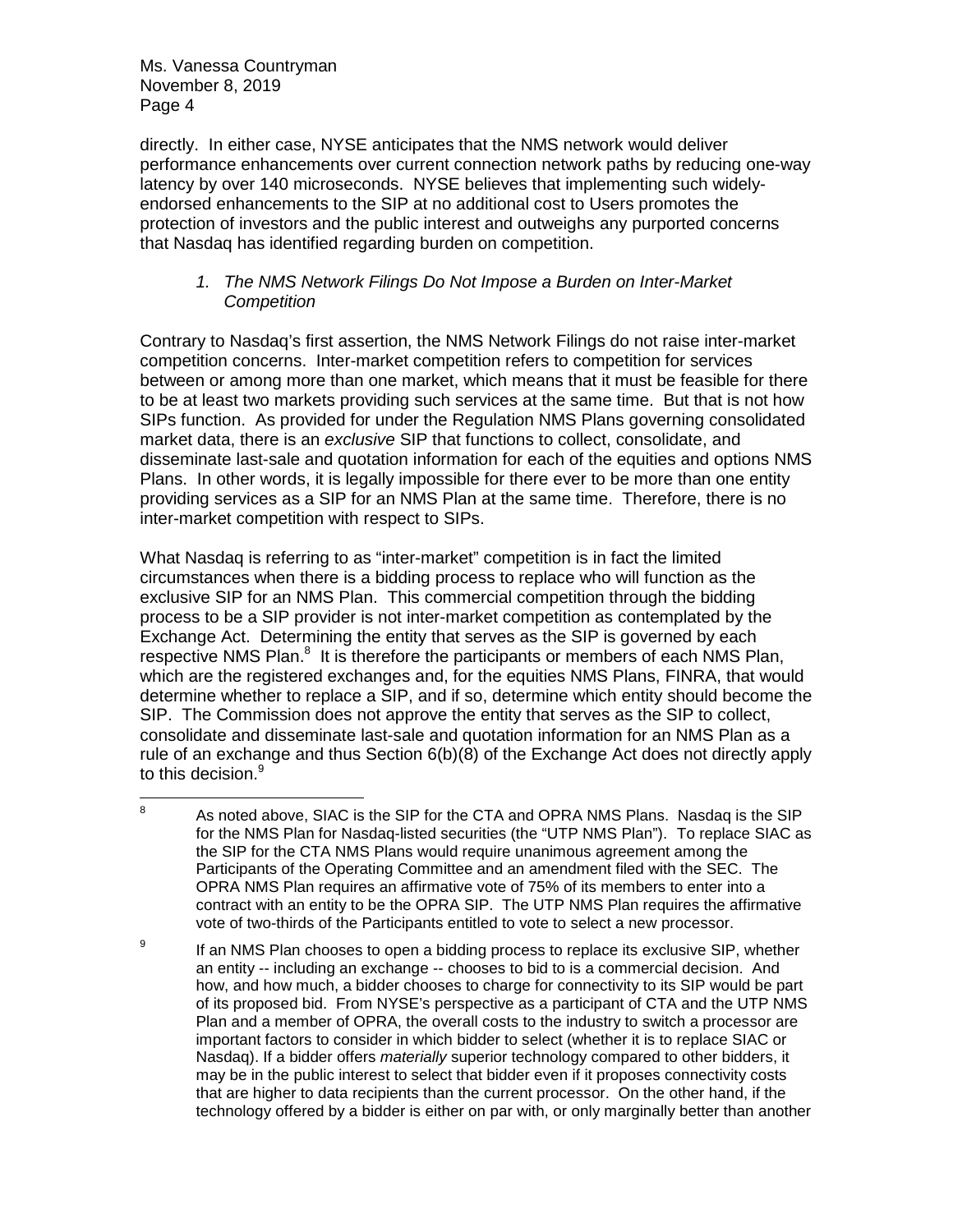## *2. Nasdaq Is Incorrect that Users Cannot Purchase NMS Network Connections Without Also Purchasing Connections to NYSE's Trading Venues*

Second, Nasdaq contends that Users would not be able to purchase the NMS network connection without also purchasing connections to NYSE's proprietary market data feeds and that this would also hinder competition. Nasdaq's contention is baseless. The NMS Network Filings explain clearly that a User would be able to purchase a standalone NMS network connection and would not need to purchase an IP network or LCN connection to access NYSE Exchange services to connect to the NMS network. Accordingly, this premise on which Nasdaq bases its complaint that the NYSE Exchanges' proposed pricing would hinder competition does not exist.

*3. There is Competition to Provide Connectivity Services to the NMS Feeds in the Mahwah Data Center* 

Nasdaq's final assertion that inter-market competition is burdened because other selfregulatory organizations would be unable to couple connectivity to their trading venues together with pricing for connectivity to the NMS Feeds is also unfounded. Because SIAC functions as the exclusive SIP for CTA and OPRA, there is no competition for services among self-regulatory organizations to provide direct connectivity to SIAC. Nasdaq's premise for concern of impact on competition is thus unfounded.

But there is competition to provide connectivity to the NMS Feeds in the Mahwah data center. As noted above, Hosting Users could purchase NMS network connections and then sell connectivity to the NMS Feeds to Hosted Customers. Hosting Users already provide such services with respect to the LCN and IP network in competition with the NYSE Exchanges' co-location services. Indeed, the NYSE Exchanges believe Hosting Users often provide services at fee discounts. NYSE has limited insight into what fees are charged by Hosting Users because they are neither regulated nor transparent. But the point is, there is competition for connectivity services to access SIAC and the NMS Network Filings do not change that.

## *4. The Only Way to Address Nasdaq's Concerns About Competition Would Be to Increase Fees*

The only way to address the purported burdens on competition Nasdaq asserts would be to require the NYSE Exchanges to *increase* the fees that they propose to charge for connectivity to the NMS Feeds. That way, if a competitor wanted to replace SIAC, that bidder could justify its commercial determination to charge for connectivity by arguing that data recipients would no longer need to pay for separate connectivity costs to NYSE, and instead would pay those fees to the replacement processor. Of course, to achieve this sought-after parity in competition to be a processor, the overall industry costs would need to increase so that there could be a stand-alone SIP connectivity revenue stream that could transfer to the replacement processor. NYSE believes this trade-off would be a perverse result that benefits neither investors nor the public.

bidder, there is likely no basis to justify selecting that bidder, particularly if it is also proposing to increase costs on the industry.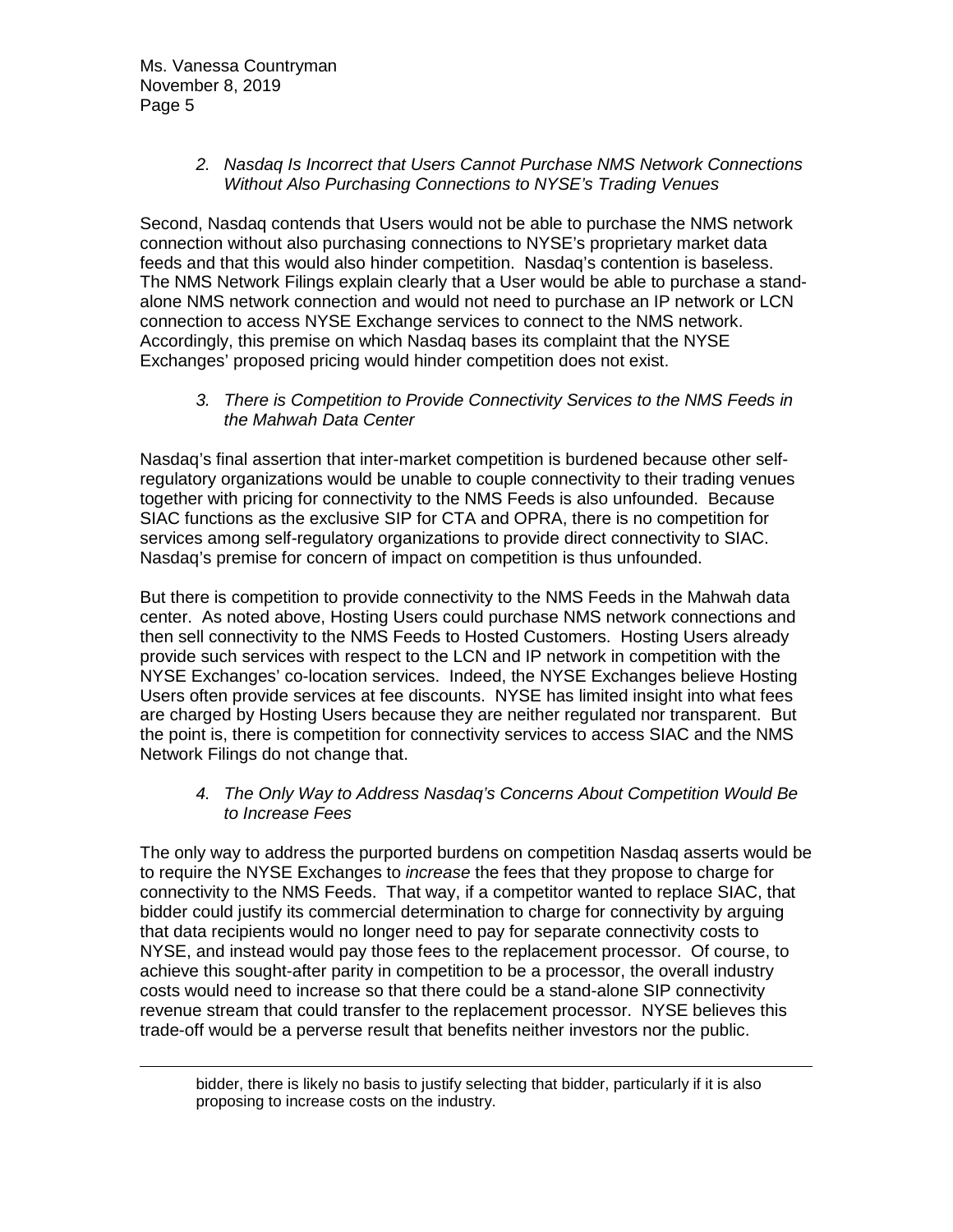NYSE notes that when Nasdaq attempted to increase costs to connect to its SIP, its proposal was met with significant resistance. In 2016, Nasdaq made a *commercial*  decision to segregate connections to what Nasdaq refers to as "third-party feeds," which includes connectivity to the SIP that Nasdaq operates, from its connections to Nasdaq's exchange and charge separate fees for the new third-party connections.<sup>10</sup>

Multiple commenters noted that Nasdaq's new approach would increase costs to recipients of the UTP NMS Plan data while at the same time benefiting Nasdaq with a new revenue stream. One commenter highlighted the benefits of the prior Nasdaq framework to SIP data recipients (which was the same as the current NYSE model): "By leveraging a single physical connection for access to both Nasdaq and UTP services, firms can save on the total cost of access, which is a worthwhile benefit to direct UTP data recipients."<sup>11</sup> That commenter further noted that Nasdaq's ability to leverage existing connectivity was a factor in the process to select Nasdaq as the SIP for the UTP NMS [Plans.](https://Plans.12)<sup>12</sup>

Ultimately, Nasdaq revised its proposal. As finally approved, UTP NMS Plan customers connecting to Nasdaq's new third-party connections could receive the first two connections free of charge if such connections were used solely to receive the UTP NMS Plan data feeds, and any additional UTP-only connectivity beyond the two free connections would be charged at only \$100/month.<sup>13</sup>

NYSE believes that Nasdaq's experience established an important principle for how an exchange that operates a SIP should charge for connectivity to that SIP. Namely, if an exchange is also a SIP and offers a network that connects only to SIP data, that exchange should leverage the fees it charges to connect to its own exchanges in order to keep costs down for providing connectivity to the SIP. Nasdaq achieved this by amending its proposal to provide two free ports and then charging nominal fees for connectivity to a third-party network that connects only to the UTP NMS Plan data stream.

NYSE has applied the same principle to its proposed pricing for the NMS network. Similar to Nasdaq's structure, the proposed NMS network provides connectivity only to SIP data. But unlike Nasdaq, NYSE is not proposing that current Users receiving NMS

<sup>&</sup>lt;sup>10</sup> See Securities Exchange Act Release No. 78713 (August 29, 2016), 81 FR 60768 (September 2, 2016) (SR-Nasdaq-2016-120) (Original Notice of filing) (the "Nasdaq Proposal"). When Nasdaq proposed to segregate its services and fees for third-party connectivity, it did not propose to lower any of its existing exchange connectivity fees, even though those connections could no longer be used to connect to the UTP NMS Plan data.

<sup>&</sup>lt;sup>11</sup> See Letter from Eric Swanson, EVP, General Counsel and Secretary, Bats Global Markets, Inc. to Mr. Brent J. Fields, Secretary, U.S. Securities and Exchange Commission, dated October 12, 2016, available here: <https://www.sec.gov/comments/sr>nasdaq-2016-120/nasdaq2016120.shtml.

 $12$  Id.

<sup>13</sup> See Securities Exchange Act Release No. 80558 (April 28, 2017),(SR-NASDAQ-2016- 120) (Approval Order).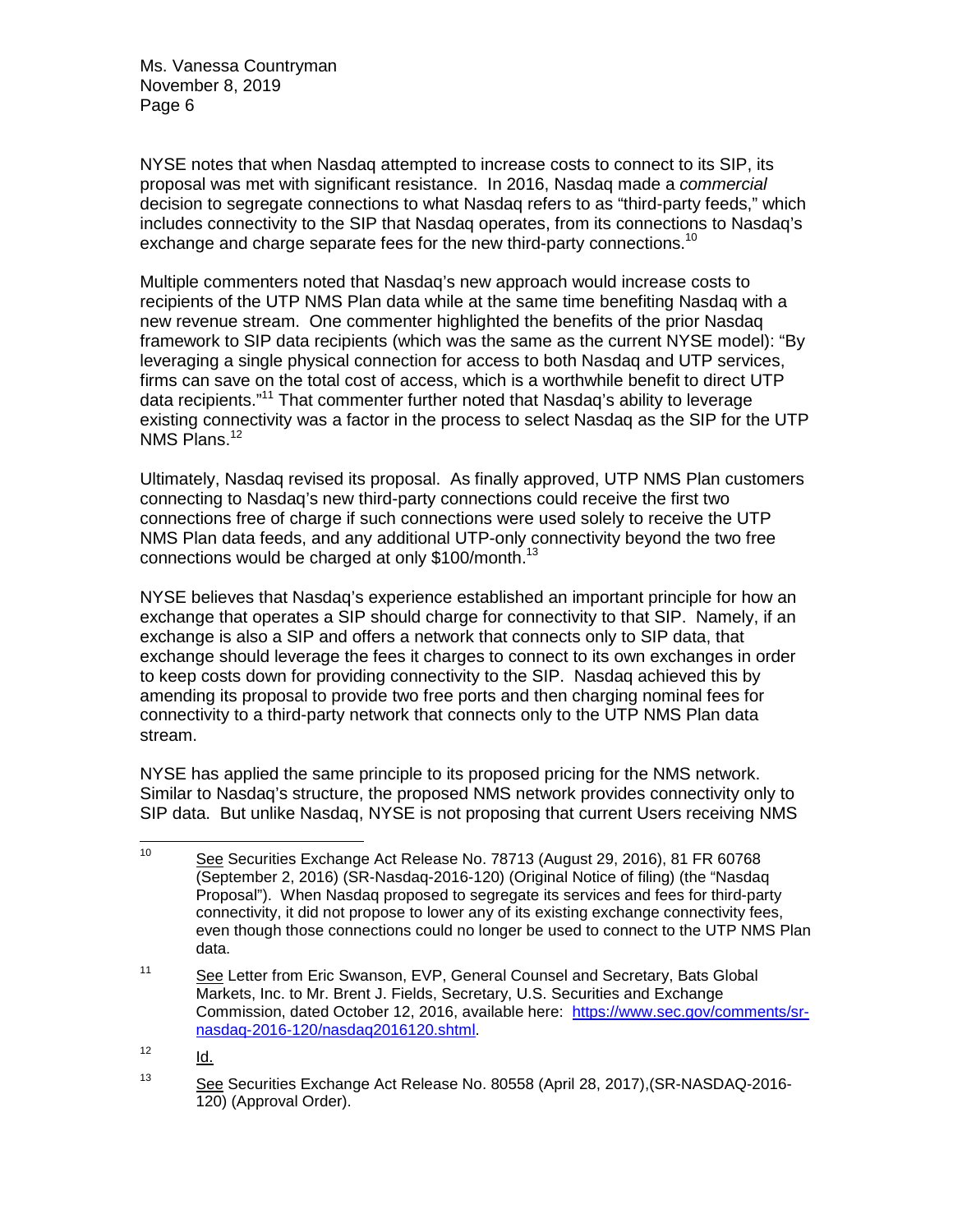Feeds must use the NMS network. The NMS Feeds will continue to be available over existing connections and the NYSE Exchanges are not proposing any changes to those fees. The sole purpose of the NMS Network Filings is to establish the basis for connecting to the NMS Feeds via the standalone, high-performance network that the industry and the Operating Committee and its advisors demanded. Users would be able to opt to use the proposed low-latency NMS network to connect to the NMS Feeds in lieu of using their existing connections, but they do not have to.

Applying the principle established in the amended Nasdaq Proposal, the NYSE Exchanges have proposed pricing for the NMS network that, based on NYSE's analysis, should not result in any current Users incurring higher fees if they choose to connect to the NMS network than they currently pay. As set forth in the NMS Network Filings, NYSE believes that all current Users would be able to meet their connectivity needs with the proposed No Fee NMS Network Connections.

When providing a network that connects exclusively to the SIP, NYSE believes that keeping costs low for data recipients should be the prevailing principle. If an exchange that also operates a SIP can achieve this goal by leveraging the existing fees it charges for connectivity to its exchanges, that benefits SIP data recipients. Further, NYSE believes that the benefit of providing enhancements to the SIP at no additional cost to Users that already connect to the NMS Feeds outweighs any concerns about how an alternate bidder would make its commercial decision to replace the SIP, and specifically, how it would charge for connectivity. Accordingly, NYSE believes that the NMS Network Filings are consistent with Section 6(b)(8) of the Exchange Act because they do not impose any burden on competition that is not necessary or appropriate in furtherance of keeping connectivity costs low for SIP data recipients.

### *Commission Approval of the NMS Network Filings Would Allow Enhancements to SIAC That Would Benefit Investors and the Public*

As noted above, NYSE has been discussing the NMS network and the performance enhancements it would provide with members of both the Operating Committee and Advisory Committee of the CTA and the Management Committee of OPRA for well over a year.

Separately, SIAC has been working with the participants of the CTA and members of OPRA to set up testing for the new NMS network. Subject to Commission approval, there will be a two-phase implementation for the NMS network. Because exchanges are responsible for inputting data to the SIPs, the NMS network will first be available to participants of the CTA and members of OPRA. SIAC has scheduled test dates in November 2019 for exchanges, and based on that testing schedule, the new NMS network will be available in production for exchanges on November 25, 2019. Subject to Commission approval and successful testing, NYSE anticipates the NMS network will be available in production for all other SIP data recipients in the first quarter of 2020.

Because NYSE cannot offer the NMS network as a service in its co-location facilities until the NMS Network Filing is approved, any delay in that approval puts this schedule in jeopardy, which means that SIAC will be prevented from implementing performance enhancements.